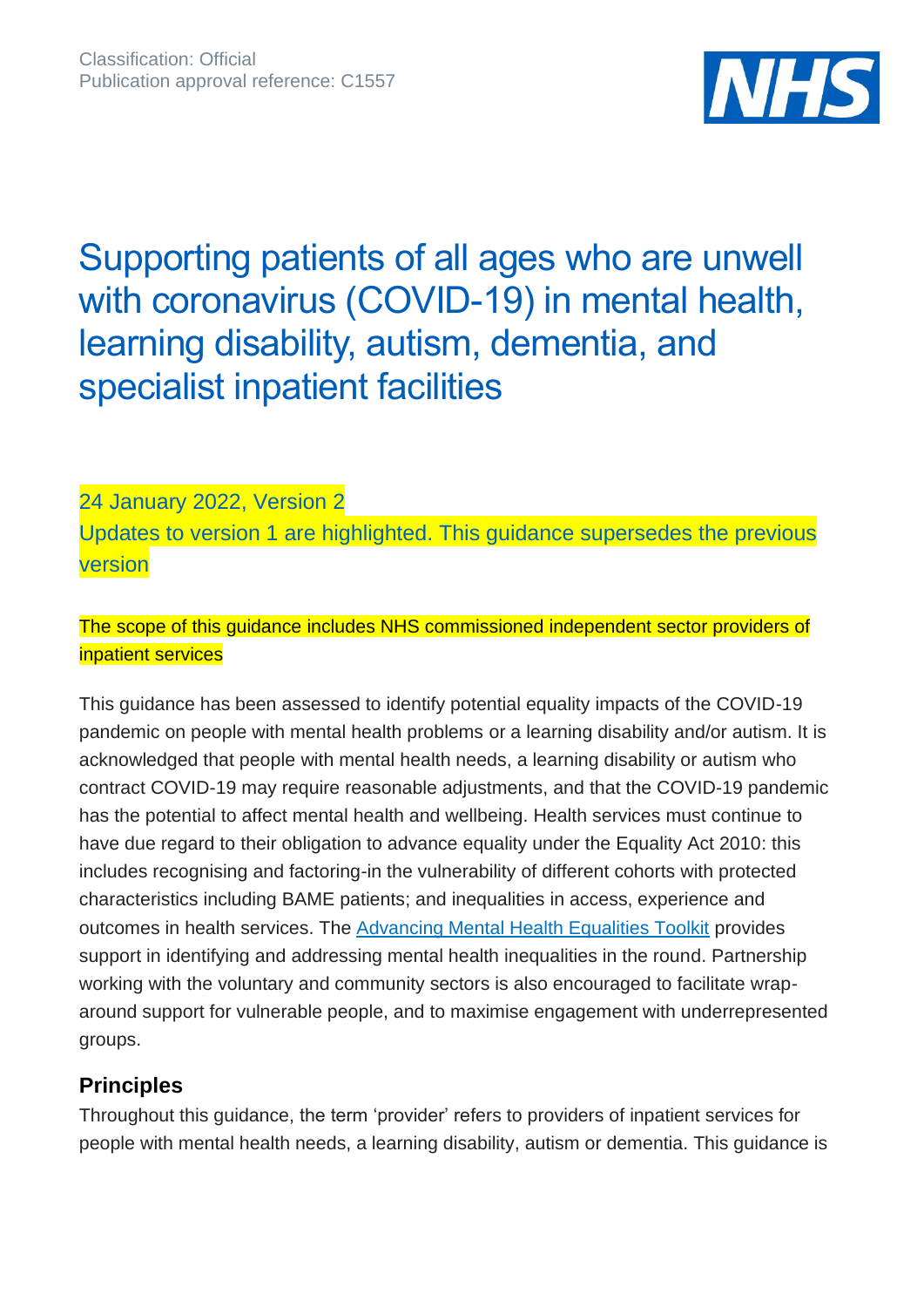applicable to provision of all bed-based care, including acute, intensive care, rehabilitation and specialised services.

Certain key principles should inform the provision of care to individuals in these settings who are suspected/confirmed to have COVID-19:

- People with mental health needs, a learning disability, autism or dementia may need additional support, including by making reasonable adjustments to care systems and clinical practice.
- It has previously been recommended that inpatient settings should 'cohort'<sup>1</sup> patients, as far as possible, into those:
	- with confirmed COVID-19
	- without confirmed COVID-19.
- Inpatient settings should reorganise wards/bays/en-suite facilities and staffing arrangements to separate these cohorts of patients, to maximise protection for the maximum number of patients. Specific local arrangements will need to be kept under regular review as the size and gender mix of these cohorts are likely to change over time; see [Managing capacity and demand guidance.](https://www.england.nhs.uk/coronavirus/publication/guidance-managing-capacity-and-demand-within-inpatient-and-community-mental-health-learning-disabilities-and-autism-services-for-all-ages/)
- Some basic aspects of physical care for people with suspected or confirmed COVID-19 can be provided in mental health, learning disability, autism or dementia settings.
- When an individual's **physical health** needs escalate, they may need to be transferred in a timely way to an acute medical setting. Providers and commissioners should work within existing protocols for transfer to an acute setting. These protocols should support joint decision-making and ensure timely transfer and equity of access.
- Some providers will be able to deliver more advanced physical healthcare, depending on their configuration and available resources, including workforce and equipment. Where possible, community and district nursing teams should provide advice, guidance and support virtually.
- Wherever possible we must continue to guard against overly restrictive practice, see corresponding [legal guidance;](https://www.england.nhs.uk/coronavirus/wp-content/uploads/sites/52/2020/03/C1075-legal-guidance-for-mh-ld-autism-specialised-commissioning-services-v4-25-jan-21.pdf)
- Individuals and their families and carers as appropriate should be involved in key decisions about the patient's care, where appropriate to do so and should be provided with all relevant information in an accessible format.

<sup>1</sup> It is recognised that the need to cohort patients under these circumstances may mean that providers breach [current guidance](https://improvement.nhs.uk/documents/6005/Delivering_same_sex_accommodation_sep2019.pdf) on delivering same-sex accommodation. They should then complete a full assessment of the implications for individuals.

<sup>2</sup> **|** Supporting patients of all ages with COVID-19 in mental health, learning disability, autism, dementia and specialist inpatient facilities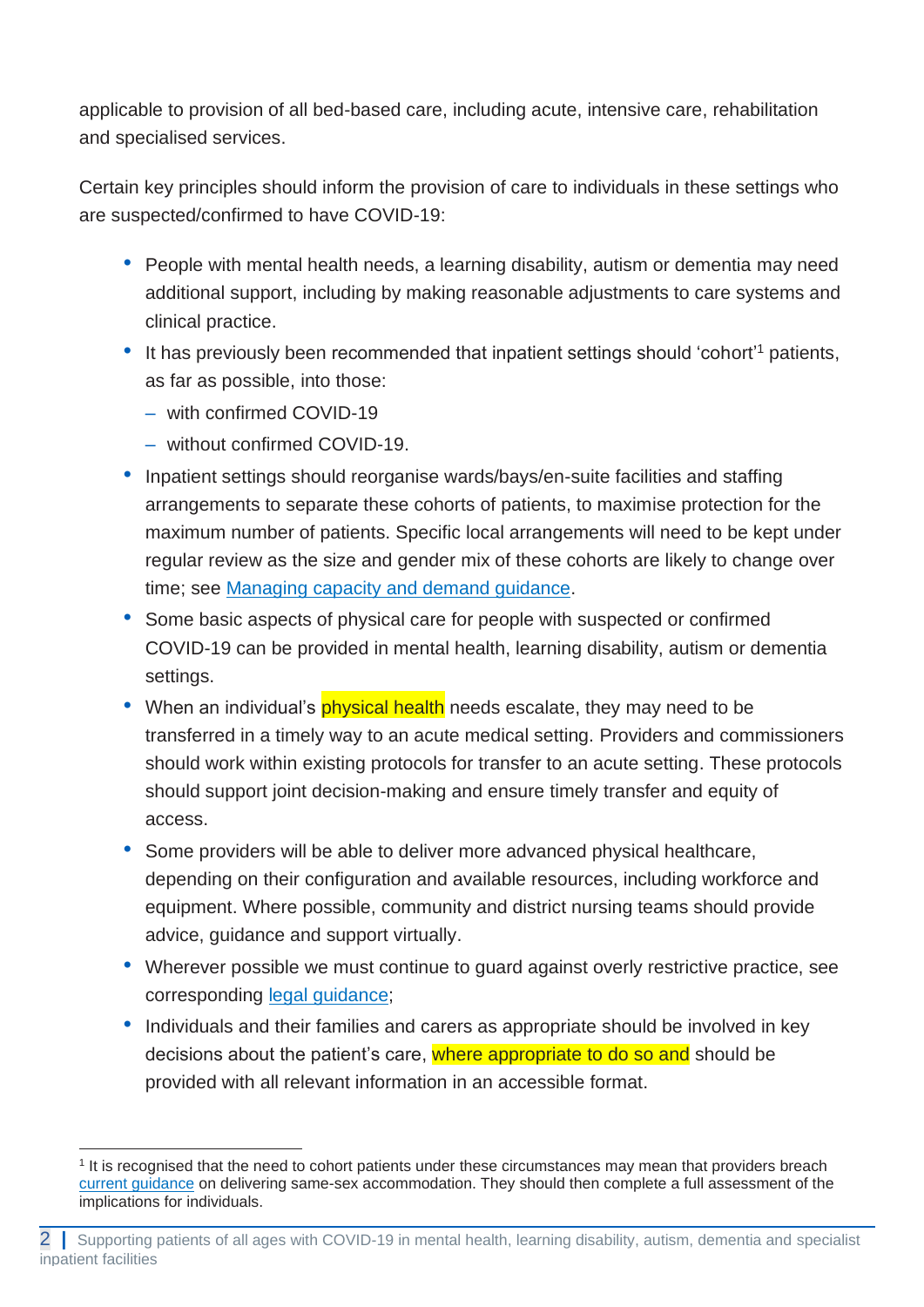- Providers are advised to ensure that staff are up to date in their training in relation to physical health (eg monitoring vital signs and the management of a physically deteriorating patient, or rapid upskilling from neighbouring physical health teams). Training opportunities such as those available on [E-Learning for Health](https://portal.e-lfh.org.uk/Catalogue/Index?HierarchyId=0_45016&programmeId=45016) should be made available to all relevant clinical staff so that they can provide some level of physical healthcare for people with COVID-19.
- Vaccination against COVID-19 should be a priority for patients who are admitted into inpatient services and have not yet received the required dose.

The rest of this document expands on the above key principles and [Table 1](#page-5-0) gives suggested actions and key considerations for providers when caring for people with suspected/ confirmed COVID-19.

# **Managing a suspected or confirmed COVID-19 case**

People with mental health needs, a learning disability, autism or dementia should receive the same protection and support with managing COVID-19 as other members of the population. This includes, where required, rapid, **urgent or emergency** access to acute care.

If an individual receiving care and support in an inpatient setting has confirmed or suspected COVID-19, the risk to their health and wellbeing must be assessed and appropriate action taken to provide relevant care and support in accordance with the National [IPC guidance.](https://www.gov.uk/government/publications/wuhan-novel-coronavirus-infection-prevention-and-control/covid-19-guidance-for-maintaining-services-within-health-and-care-settings-infection-prevention-and-control-recommendations)

## **Infection control prevention considerations**

Where an individual is suspected or confirmed to have [COVID-19, self-isolation procedures](https://www.nhs.uk/conditions/coronavirus-covid-19/self-isolation-advice/) [should be followed](https://www.nhs.uk/conditions/coronavirus-covid-19/self-isolation-advice/) and they should be tested immediately and regular observations taken. This can support the development of a management and isolation plan. This activity should be carefully planned, managed and communicated to the individual who is required to isolate, to reduce the risk of trauma. Providers should also adopt a trauma-informed approach, with particular consideration of the effects of staff in personal protective equipment (PPE) providing care and support to individuals, recognising the overall aim of reducing trauma.

It is important to notify patients and their relatives if another patient on their ward has tested positive for COVID-19, but in doing so providers should bear in mind the overall need to maintain patient confidentiality. In line with Regulation 20 of the Health and Social Care Act (2008), providers should inform family members or next of kin when a patient, who may be on the same ward as their relatives, is confirmed to have COVID-19. Similarly, family members or next of kin should be informed where adjustments and/or restrictions are being made in line with national guidance about self-isolation for the individual and those who have been in contact with them.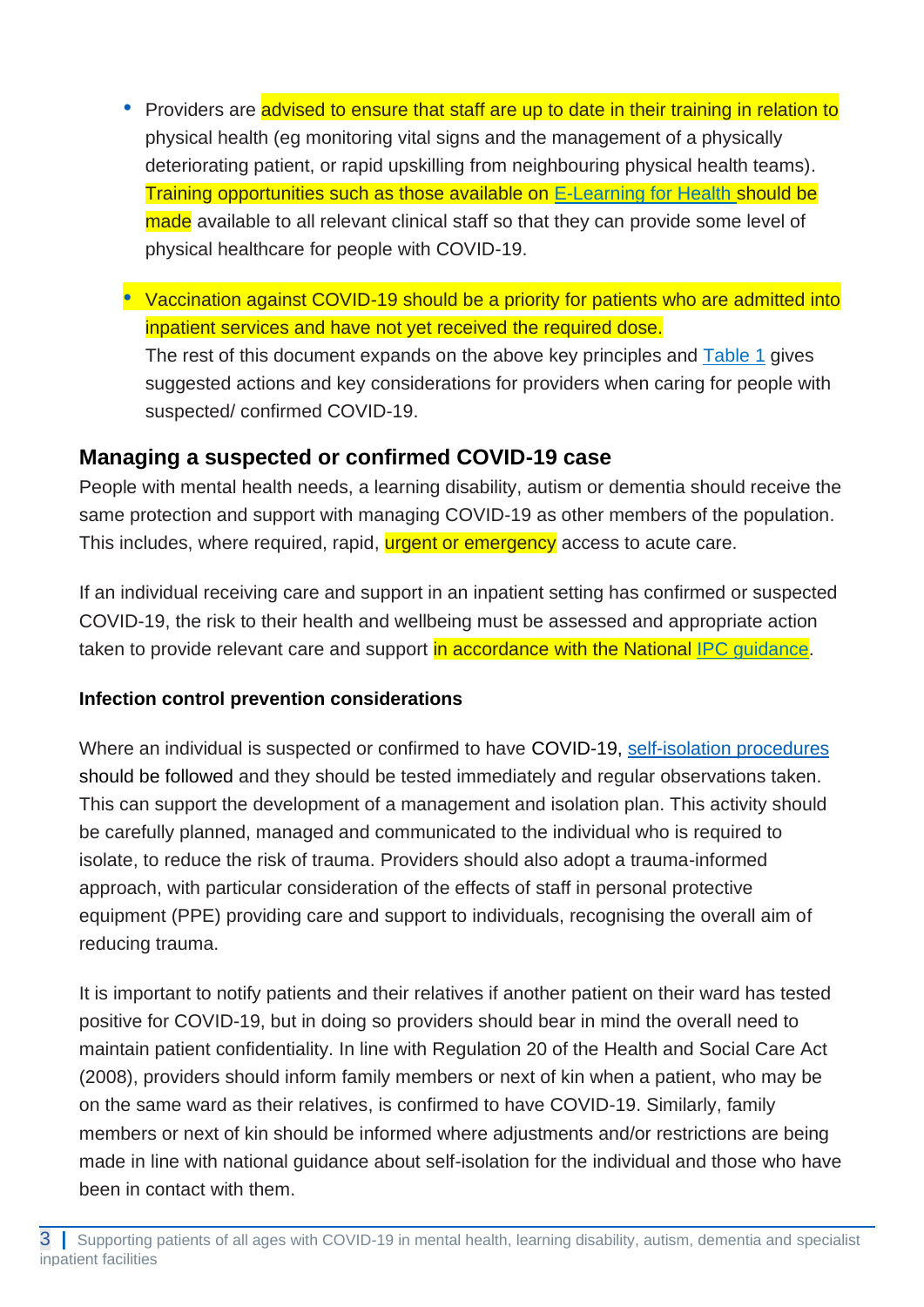Standard infection control precautions (SICPs) and transmission-based precautions (TBPs) must be used when managing patients with suspected or confirmed COVID-19. Further guidance can be found in [COVID-19 Guidance for infection prevention and control in](https://www.gov.uk/government/publications/wuhan-novel-coronavirus-infection-prevention-and-control)  [healthcare settings.](https://www.gov.uk/government/publications/wuhan-novel-coronavirus-infection-prevention-and-control)

Individuals with confirmed COVID-19 should be isolated as far as possible. If they do not have their own en-suite room, they should be moved to a side ward/bay at the earliest opportunity to reduce the risk of transmission. Where en-suite rooms already exist, providers should move people so that all COVID-19 cases are cohorted in one area. All rooms and individuals should be risk assessed before any individual patient is transferred. For further detail see [Managing capacity and demand guidance.](https://www.england.nhs.uk/coronavirus/publication/guidance-managing-capacity-and-demand-within-inpatient-and-community-mental-health-learning-disabilities-and-autism-services-for-all-ages/)

Case-by-case clinical reviews will be required where any patient is unable to follow advice on isolation and testing. Providers should decide the appropriate use of the relevant legal framework for each case, with support from legal experts as required. Non-concordance with isolation represents a clear and obvious risk to other people. This should, in the first instance, be conveyed to the patient, helping them to understand the clinical reasons for selfisolation and testing. For further detail, see [Legal](https://www.england.nhs.uk/coronavirus/wp-content/uploads/sites/52/2020/03/C1075-legal-guidance-for-mh-ld-autism-specialised-commissioning-services-v4-25-jan-21.pdf) guidance.

### **Monitoring and clinical management**

Regular observations and key symptom monitoring (ie relevant symptoms of Covid) should be completed and documented. [The National Early Warning Score \(NEWS 2\)](https://www.rcplondon.ac.uk/projects/outputs/national-early-warning-score-news-2) may be used to monitor the rate of physiological deterioration in individuals with suspected or confirmed COVID-19 cases. [NEWS2](https://www.rcplondon.ac.uk/projects/outputs/national-early-warning-score-news-2) assesses physiological deterioration in these patients when combined with knowledge of the patient's usual presentation while well and the clinical judgement of the attending clinician. [NEWS2](https://www.rcplondon.ac.uk/projects/outputs/national-early-warning-score-news-2) is not appropriate for use in those under 16s, rather the Paediatric scale PEWS should be used instead. Providers are encouraged to use appropriate, validated tools in specific populations, such as children and adolescents and pregnant women.

RESTORE2 is a physical deterioration and escalation tool for care/nursing homes based on nationally recognised methodologies including early recognition (Soft Signs), the national early warning score (NEWS2) and structured communications (SBARD).

RESTORE2mini is an adaptation based on 'soft signs' that has tool has also been adapted for use in care settings including Care Homes, Domiciliary/Home care and congregate living for people with a learning disability.

<sup>4</sup> **|** Supporting patients of all ages with COVID-19 in mental health, learning disability, autism, dementia and specialist inpatient facilities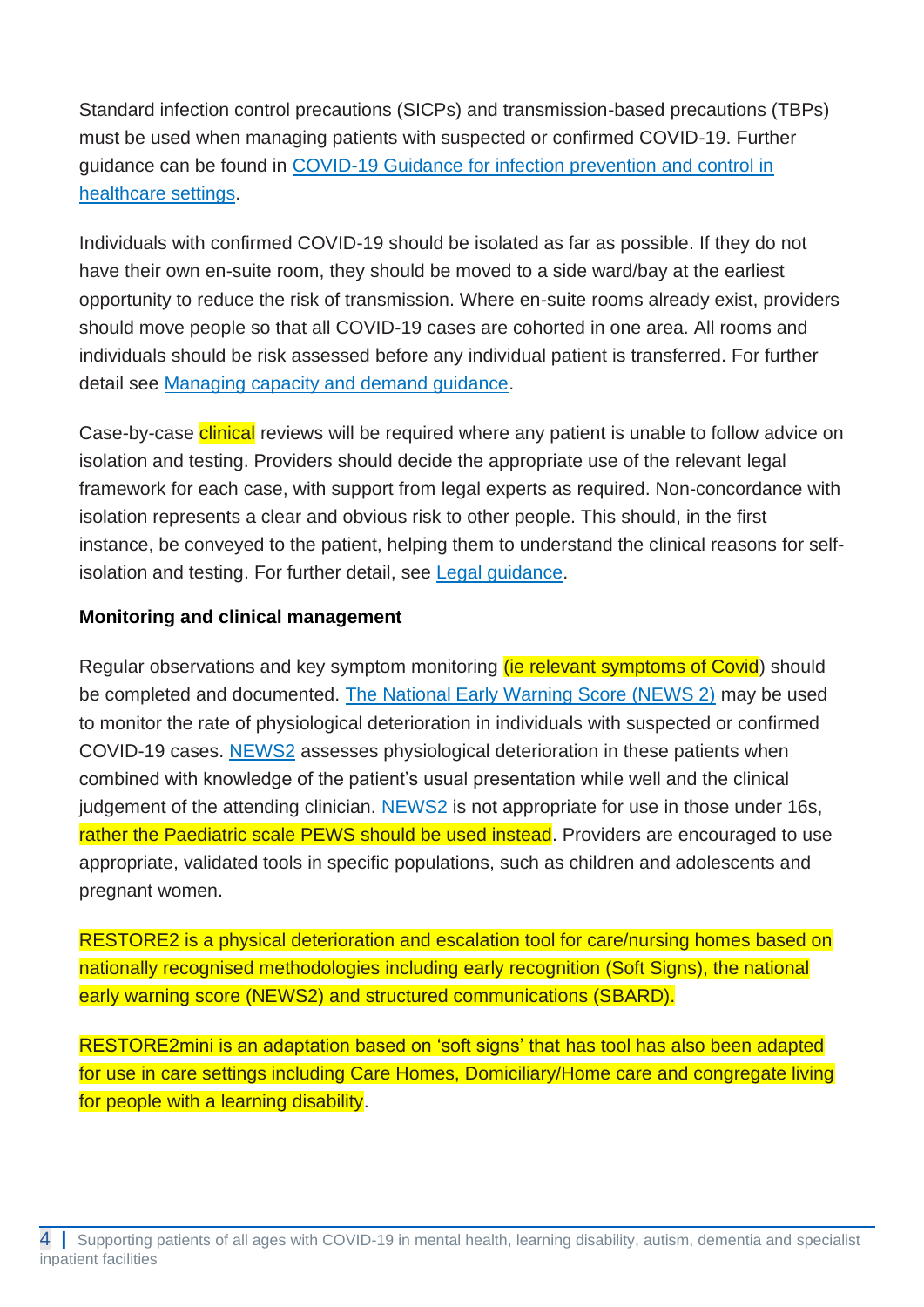Individuals should be assessed for pre-existing conditions which would make them high risk if they contract COVID-19 as well as their current general physical health, including COVID-19 signs and symptoms. Advice from physical health specialists should be sought where required and arrangements made to obtain advice from a senior physical health physician via telephone. Additional consideration should be given to the known specific contraindications of medications and their side effects in patients with COVID-19 and other infections. For further guidance refer to information from **specialist pharmacy services (SPS)** see https://www.sps.nhs.uk/home/guidance/covid-19/ the National Association of Psychiatric [Intensive Care and Low Secure Units.](https://napicu.org.uk/wp-content/uploads/2020/04/NAPICU-Guidance_rev2.pdf)

Patients with a learning disability, autism or dementia and a co-morbid physical health condition may present with additional, softer signs or early indicators of deterioration, eg mood or behaviour changes, becoming unsteady when walking, increasingly tired, sleeping more, restlessness and agitation. These may be harder for the clinician to appreciate and harder for the patient to express. In this situation it would be advisable to speak (where possible) to carers and those most familiar with the individual to assess and note in the patient record for future reference how the person usually presents when well.

In many cases, patients can be safely cared for in their existing mental health, learning disability and autism, dementia and specialist ward, depending on the availability and safety of local facilities and the competence of the staff team in each setting to assess, monitor and intervene in physical healthcare. However, in some circumstances, transfer to a local acute facility may be necessary. Where required, an individual should be transferred at the earliest opportunity. All care and support provided should be in the individual's best interests, with the aim of promoting positive patient experience and outcomes.

Table one below sets out further considerations and suggested actions for patients with different levels of risk and symptom severity. Local areas may wish to develop local escalation frameworks to support clinical decision-making.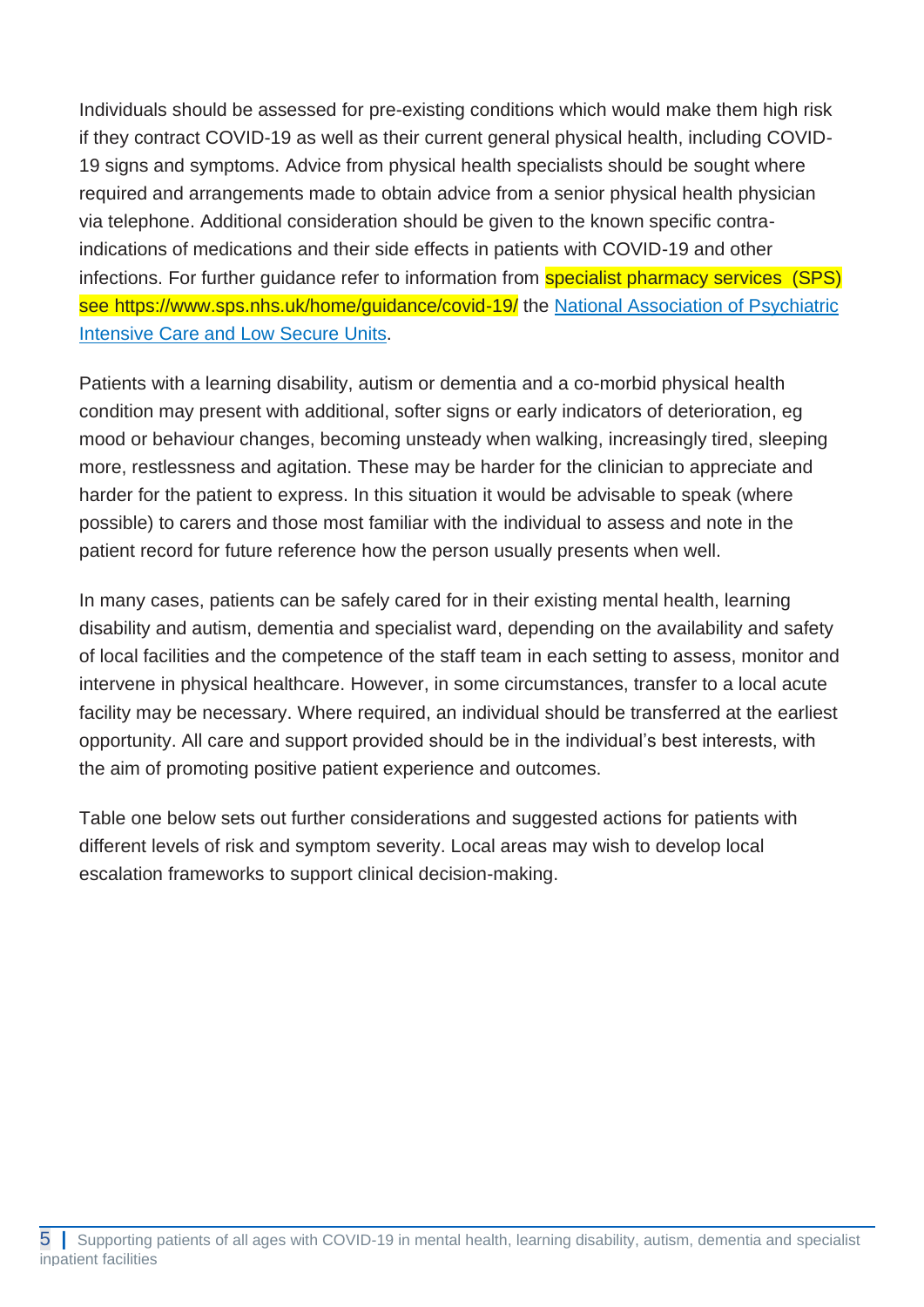<span id="page-5-0"></span>

| <b>Risk</b><br>level | <b>Severity of</b><br>symptoms                                                                                                              | <b>Suggested actions</b>                                                                                                                                                                                                                                                                                                                                                                                                                                                                                                                                                                                                                                                                                                                                                                                                                                                                 | Key considerations, including resource and<br>workforce implications                                                                                                                                                                                                                                                                                                                                                                                                                                                                                                                                                                                                                                           |  |
|----------------------|---------------------------------------------------------------------------------------------------------------------------------------------|------------------------------------------------------------------------------------------------------------------------------------------------------------------------------------------------------------------------------------------------------------------------------------------------------------------------------------------------------------------------------------------------------------------------------------------------------------------------------------------------------------------------------------------------------------------------------------------------------------------------------------------------------------------------------------------------------------------------------------------------------------------------------------------------------------------------------------------------------------------------------------------|----------------------------------------------------------------------------------------------------------------------------------------------------------------------------------------------------------------------------------------------------------------------------------------------------------------------------------------------------------------------------------------------------------------------------------------------------------------------------------------------------------------------------------------------------------------------------------------------------------------------------------------------------------------------------------------------------------------|--|
| $\mathbf{1}$         | Individual has mild<br>symptoms                                                                                                             | Follow self-isolation guidance and reduce the risk<br>of transmission of COVID-19 in hospital settings<br>Where using NEWS2, take a full set of physical<br>$\bullet$<br>observations and calculate a NEWS2 score<br>Testing to be completed as soon as possible<br>$\bullet$<br>where COVID-19 is suspected, in line with<br>national guidance                                                                                                                                                                                                                                                                                                                                                                                                                                                                                                                                          | Explore reopening wards/bays that are currently not<br>$\bullet$<br>used to support effective isolation for patients with<br>confirmed COVID-19. See Managing capacity and<br>demand guidance<br>Keep patients in the confirmed COVID-19 cohort<br>away from those who need shielding and ensure that<br>PPE are used.                                                                                                                                                                                                                                                                                                                                                                                         |  |
| $\overline{2}$       | <b>Individual has</b><br>moderate<br>symptoms and<br>other factors that<br>make them more<br>susceptible to the<br>effects of COVID-<br>19, | If a patient scores ≥3 on NEWS2 or is clinically<br>unwell, escalate to the ward doctor<br>A telephone review will determine if an acute<br>transfer is required or if the individual can be<br>appropriately managed in the inpatient setting.<br>Where transfer is required, this should be done<br>at the earliest opportunity<br>Where necessary, the following should only be<br>$\bullet$<br>considered if available locally and competent<br>staff on the ward are competent to deliver them<br>(with cover 24 hours a day): administering<br>intravenous fluids, the use of nebulisers,<br>assessment using NEWS2, oxygen therapy and<br>antibiotics<br>Access support from community health trusts,<br>$\bullet$<br>primary care and local ambulance services<br>where necessary, as well as specialist support<br>for people with a learning disability, autism or<br>dementia | Follow existing provider protocols for obtaining timely<br>medical support from the relevant acute trust to<br>manage co-morbid conditions or symptoms<br>associated with COVID-19<br>Ensure mechanisms are in place to draw advice and<br>guidance from pharmacists, particularly on issues<br>relating to complex physical health presentations and<br>drug interactions<br>Staff should be up to date in their training in physical<br>$\bullet$<br>health assessment and monitoring (eg on monitoring<br>vital signs and the management of a physically<br>deteriorating patient, or rapid upskilling from<br>neighbouring physical health teams) and delivering<br>relevant physical health interventions |  |

#### **Table 1: Considerations for patients with different levels of risk and symptom severity, and suggested actions**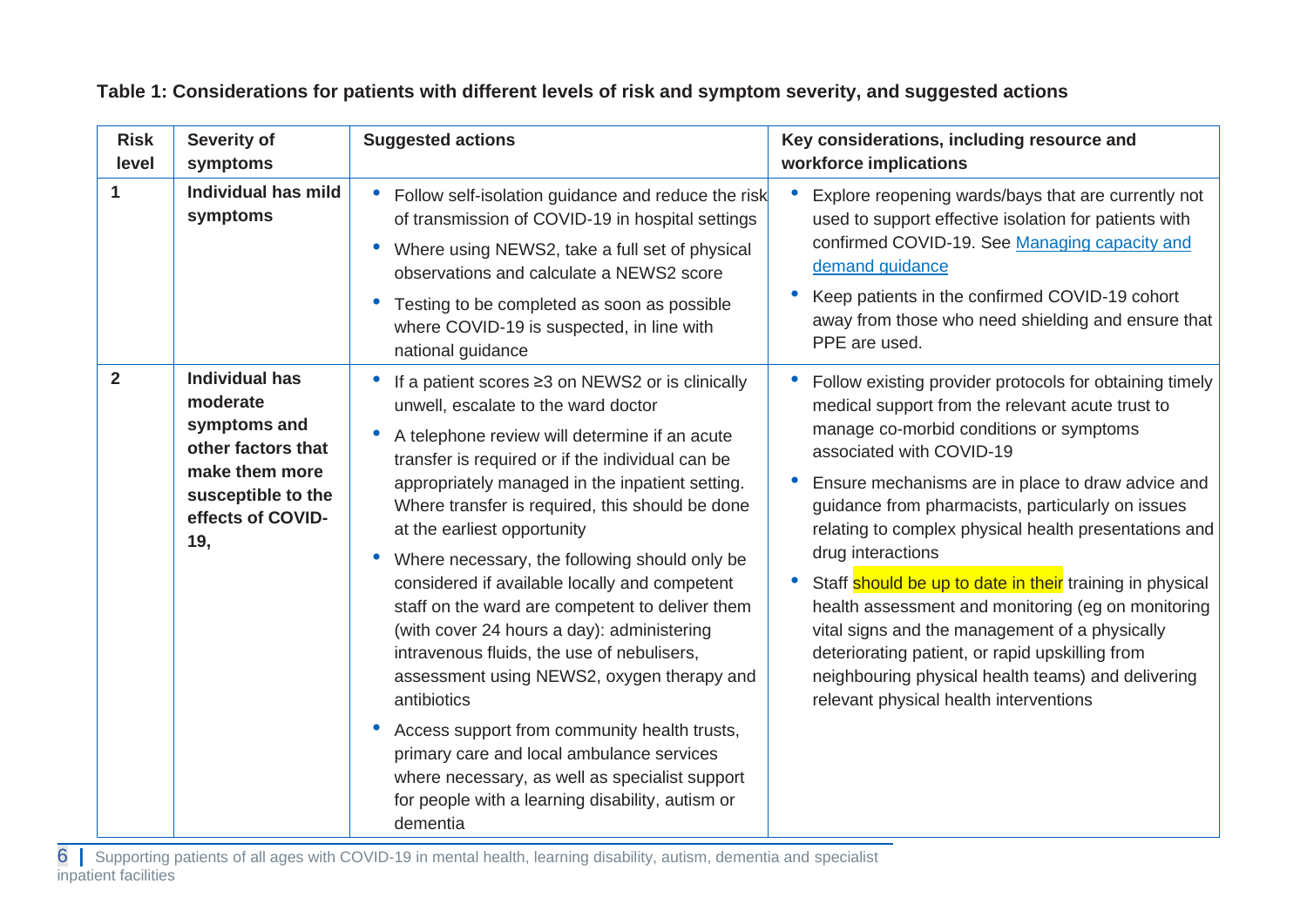| $\overline{3}$<br><b>Patient is acutely</b><br>respiratory<br>symptoms<br>associated with<br>COVID-19 | unwell with severe | If staff are extremely concerned about a patient's<br>clinical condition (eg the patient is scoring ≥7 on<br>NEWS2,) a category 1 or 2 ambulance should be<br>called before contacting the doctor. An<br>immediate ABCDE assessment will also be<br>required<br>Care should be provided in line with the resource<br>and workforce available<br>Follow existing processes for patient transfer to<br>an acute facility. See also Guidance for infection<br>prevention and control in healthcare settings<br>If the patient is not breathing, then<br>cardiopulmonary resuscitation should be<br>undertaken (unless the patient has a pre-existing<br>DNACPR). Follow Guidance for infection<br>prevention and control in healthcare settings | Staff should have refresher training in delivering<br>relevant physical health interventions<br>Some patients detained under the Mental Health Act<br>(including those on Restriction Orders (Sections 41)<br>and 49) ordinarily require escorts when transferred to<br>an acute general hospital. Where this transfer relates<br>to the treatment of COVID-19-related symptoms, it is<br>important that patient, staff and public safety is<br>considered as part of the individual risk assessment,<br>but this must be balanced with the risks in relation to<br>infection control for all those involved. Assessment of<br>the patient's physical presentation will enable<br>appropriate escorting arrangements. This must be<br>planned in conjunction with the acute general<br>hospital's policies. Relevant stakeholders, including<br>the Mental Health Casework Section (MHCS -<br>HMPPS), are developing guidance in relation to |
|-------------------------------------------------------------------------------------------------------|--------------------|----------------------------------------------------------------------------------------------------------------------------------------------------------------------------------------------------------------------------------------------------------------------------------------------------------------------------------------------------------------------------------------------------------------------------------------------------------------------------------------------------------------------------------------------------------------------------------------------------------------------------------------------------------------------------------------------------------------------------------------------|----------------------------------------------------------------------------------------------------------------------------------------------------------------------------------------------------------------------------------------------------------------------------------------------------------------------------------------------------------------------------------------------------------------------------------------------------------------------------------------------------------------------------------------------------------------------------------------------------------------------------------------------------------------------------------------------------------------------------------------------------------------------------------------------------------------------------------------------------------------------------------------------------------------------------------------------|
|                                                                                                       |                    |                                                                                                                                                                                                                                                                                                                                                                                                                                                                                                                                                                                                                                                                                                                                              | these situations and this will be available soon.<br>Escorting levels should be kept under review and<br>include consideration of known risk factors, in terms<br>of mental health and physical health presentation.                                                                                                                                                                                                                                                                                                                                                                                                                                                                                                                                                                                                                                                                                                                         |

<sup>7</sup> **|** Supporting patients of all ages with COVID-19 in mental health, learning disability, autism, dementia and specialist inpatient facilities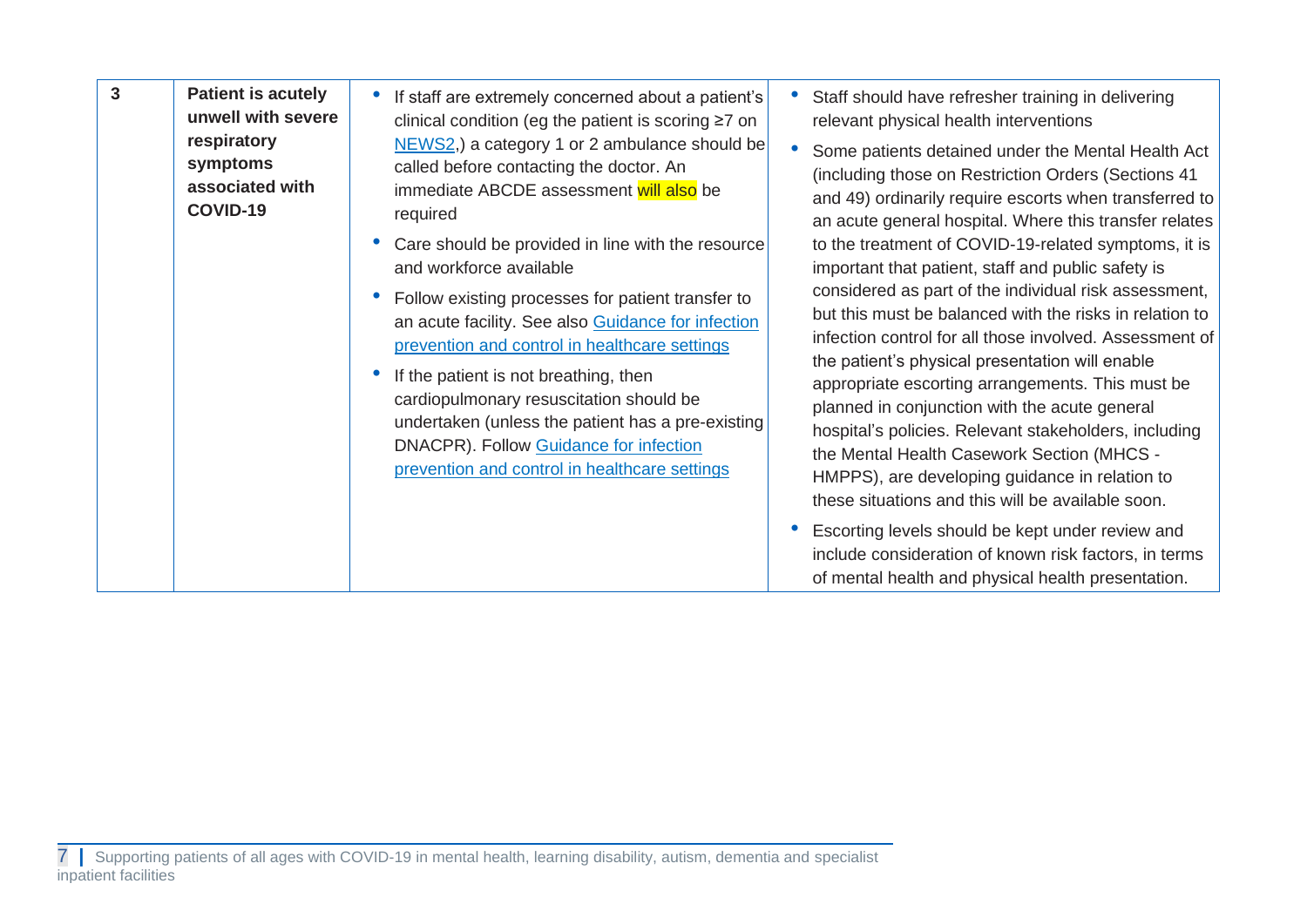## **Patient, family and carer engagement**

Individuals, their families and carers should be involved in key decisions about the patient's care, where appropriate to do so. Any impact on leave or Care (Education) and Treatment Reviews (C(E)TRs) should be appropriately communicated to the individual and their family. Conversations will inevitably have to take place remotely, rather than face-to-face, and arrangements to support remote visits will need to be put in place. Further guidance can be found on the [NHS Digital website.](https://www.nhsx.nhs.uk/key-information-and-tools/apps-and-tools) Services should consider providing digital devices to individuals who do not currently own them to make it possible for them to maintain contact with their family. Further detail about C(E)TRS can be found in Guidance on managing [capacity and demand.](https://www.england.nhs.uk/coronavirus/publication/guidance-managing-capacity-and-demand-within-inpatient-and-community-mental-health-learning-disabilities-and-autism-services-for-all-ages/) It is also appropriate to ensure that individuals have access to advice and guidance from an advocate, either digitally or over the telephone. It is always important that people have access to appropriate independent advocacy and IMCA etc

## **Training requirements and workforce support**

Supporting staff wellbeing will be vital, both in our responsibilities as an employer and as providers of compassionate, safe, quality healthcare. Now more than ever it is important to ensure there are appropriate structures for restorative clinical supervision, reflective practice and peer support. Providers should ensure that staff are appropriately trained to deliver relevant healthcare interventions within their competency and capabilities. As stipulated, where a transfer is required to an acute facility for more specialist care this should be expedited in a timely way.

For further guidance on supporting the workforce, please see the NHS England and [Improvement website](https://www.england.nhs.uk/coronavirus/wp-content/uploads/sites/52/2020/03/C0074-MHLDA-Covid-19-Guidance-Workforce-final-v1-1.pdf) and the [NHS Employers website.](https://www.nhsemployers.org/covid19/health-safety-and-wellbeing) The Royal College of Psychiatrist and developed [COVID-19 guidance for clinicians](https://www.rcpsych.ac.uk/about-us/responding-to-covid-19/responding-to-covid-19-guidance-for-clinicians/workforce-covid-19-guidance-for-clinicians) and the Royal College of Nursing has developed [similar guidance.](https://www.rcn.org.uk/covid-19)

Staff should be up to date in their training in physical health assessment and monitoring (eg monitoring vital signs and the management of a physically deteriorating patient, or rapid upskilling from neighbouring physical health teams) and delivering relevant physical health interventions to ensure the relevant expertise is available within the workforce supporting each ward. The CCQI quality standards for inpatient care have more detail on the recommended level of training for staff in this regard. [https://www.rcpsych.ac.uk/docs/default-source/improving-care/ccqi/ccqi-](https://www.rcpsych.ac.uk/docs/default-source/improving-care/ccqi/ccqi-resources/rcpsych_standards_in_2019_lr.pdf?sfvrsn=edd5f8d5_2)

[resources/rcpsych\\_standards\\_in\\_2019\\_lr.pdf?sfvrsn=edd5f8d5\\_2](https://www.rcpsych.ac.uk/docs/default-source/improving-care/ccqi/ccqi-resources/rcpsych_standards_in_2019_lr.pdf?sfvrsn=edd5f8d5_2).

Providers should urgently review and start training courses to ensure psychiatrists and senior mental health professionals are competent and confident in incorporating certain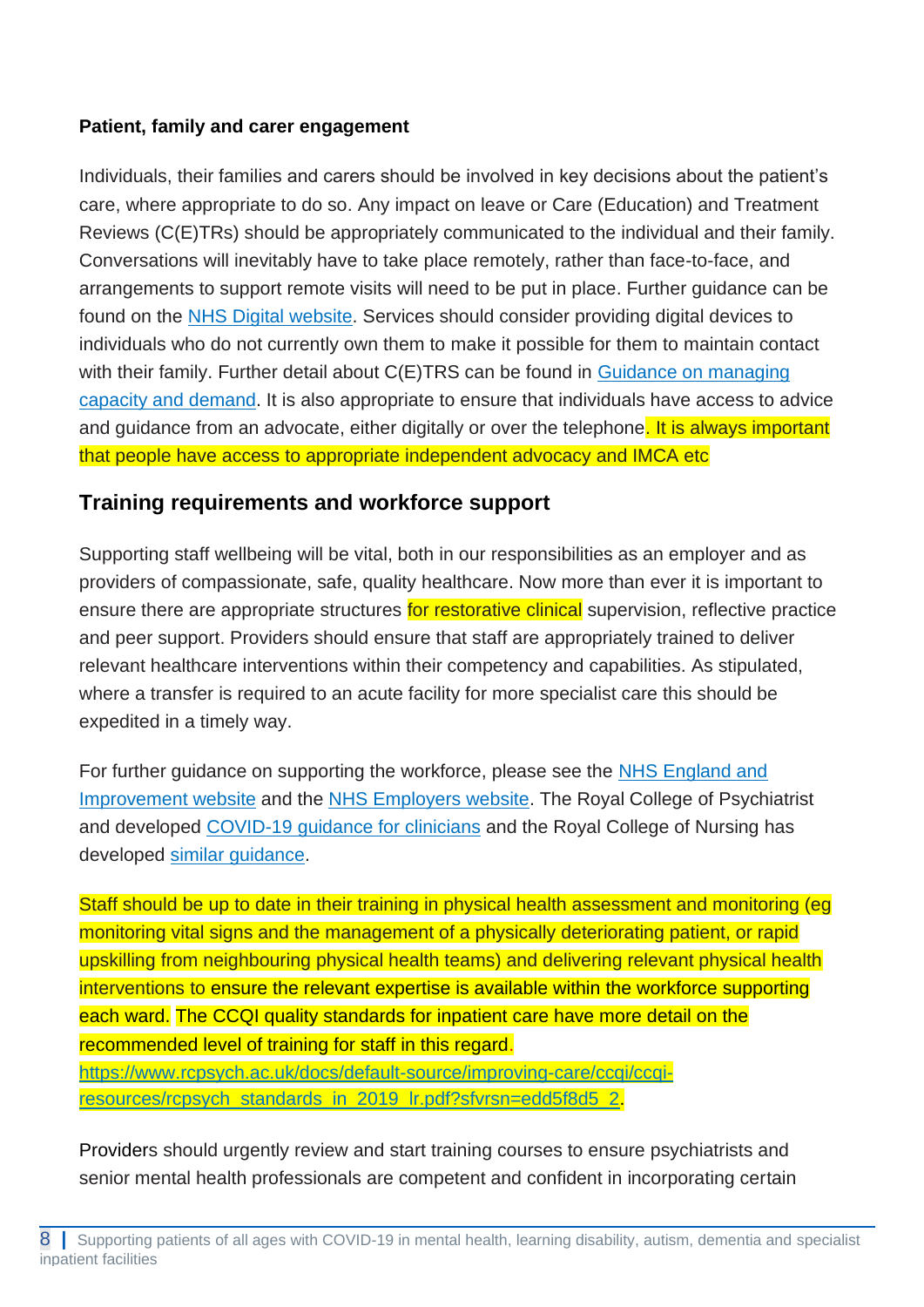physical healthcare interventions into a care plan, prescribing the correct treatment and delivering these interventions, as appropriate. The initial priority of training should be to support the broad goal of increasing skills in managing isolation, assessing physical health using NEWS2 and PEWS, and being aware of respiratory distress, hypoxia and shock.

# **Palliative care**

Where possible, providers should follow existing processes for patient transfer to an acute facility. Guidance on patient transfer can be found in section 6.3 of [Guidance for infection](https://www.gov.uk/government/publications/wuhan-novel-coronavirus-infection-prevention-and-control/reducing-the-risk-of-transmission-of-covid-19-in-the-hospital-setting)  [prevention and control in healthcare settings.](https://www.gov.uk/government/publications/wuhan-novel-coronavirus-infection-prevention-and-control/reducing-the-risk-of-transmission-of-covid-19-in-the-hospital-setting) 

Very rarely, transfer to an acute facility may not be possible, e.g. where an individual has deteriorated significantly and is close to death, making transfer clinically inappropriate. Any decision not to transfer an individual to a local acute facility for further treatment should be discussed with the individual, their family and carers, and taking into account any previously expressed wishes and feelings, and advance statements https://www.nhs.uk/conditions/endof-life-care/advance-statement/. It may be useful also to discuss with the provider's local COVID ethics committee.

DNACPR forms should only be completed in appropriate circumstances where it is in the patient's best interests, when the patient and their family and carers agree . If the person does not have capacity, then a due process of decision-making under the requirements of the Mental Capacity Act (2005) should be completed. For under-16 year olds, to whom the Mental Capacity Act (2005) does not apply, the principles of Gillick competence should be followed https://www.nhs.uk/conditions/consent-to-treatment/children/. Advance care planning guidance is available [here.](https://www.england.nhs.uk/coronavirus/publication/advance-care-planning-guidance-and-template/)

**[No 'blanket' treatment plans across a group of individuals,](https://www.england.nhs.uk/coronavirus/wp-content/uploads/sites/52/2020/04/maintaining-standards-quality-of-care-pressurised-circumstances-7-april-2020.pdf) based on their diagnosis, [age or care setting,](https://www.england.nhs.uk/coronavirus/wp-content/uploads/sites/52/2020/04/maintaining-standards-quality-of-care-pressurised-circumstances-7-april-2020.pdf) should be in place**. The legal frameworks of the Mental Capacity Act and General Medical Council guidance on decision-making should continue to be followed. It is crucial that decisions are made on an individual basis even if the predicted outcomes are similar across patient groups. These decisions can be approached in a sensitive and timely way given the current situation.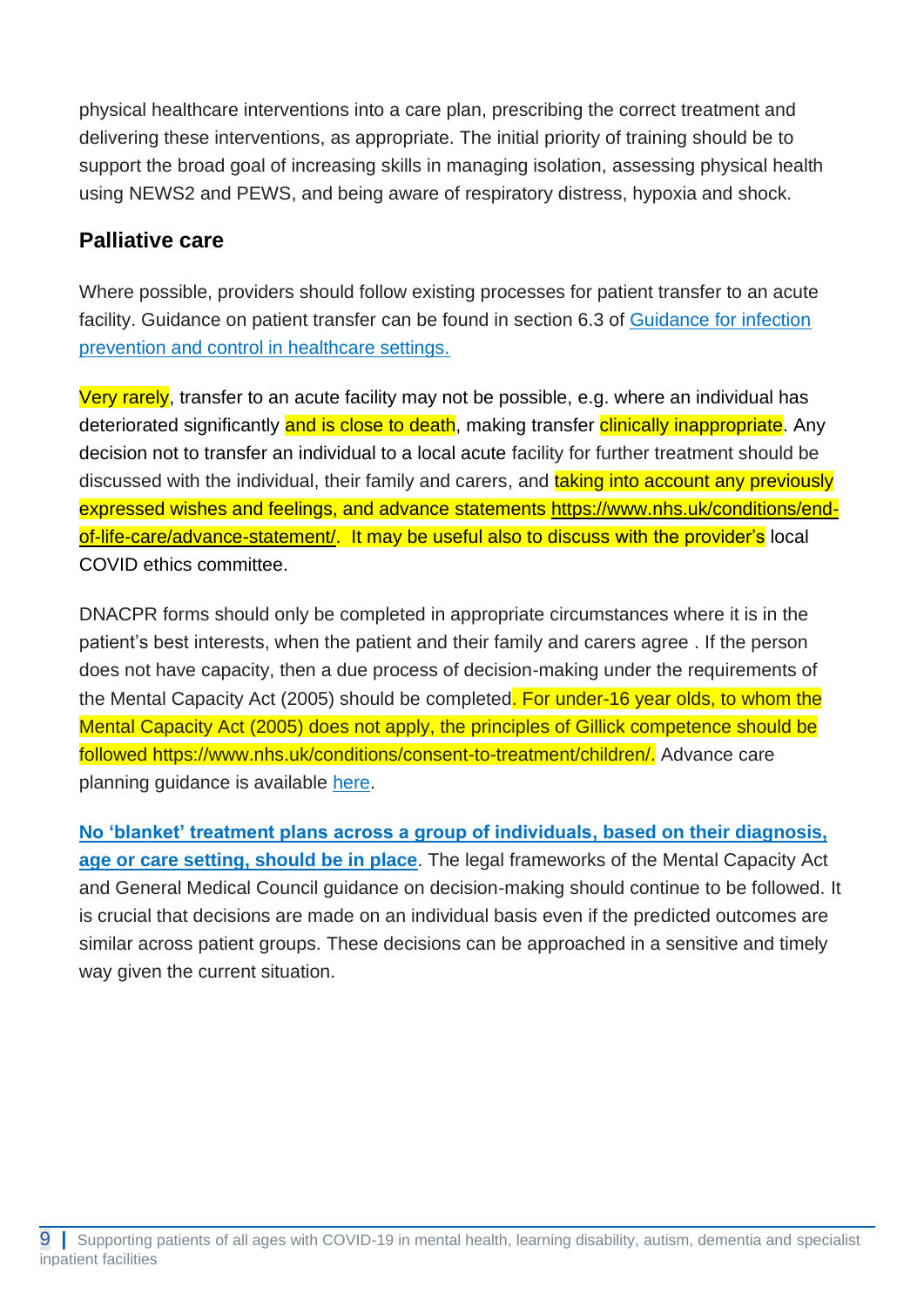

A 'do not attempt cardiopulmonary resuscitation' (DNACPR) order is purely clinical guidance for a decision in the circumstances of a cardiac arrest, and not for a decision regarding any other clinical interventions. A DNACPR order does not cover decisions about escalation in the context of COVID-19 or an individual's end-of-life care needs.

Regular observation measurement should continue, including NEWS2 testing and food and fluid monitoring. Comfort and pain issues should be regularly reviewed.

Palliative care support and advice should also be sought from specialists via telephone. Providers may wish to consider developing a shared protocol with local services around obtaining advice, guidance and support for the individual concerned. Friends, family and relatives should be consulted on a regular basis. Where appropriate, please refer to the [Clinical guide for the management of palliative care in hospital during the coronavirus](https://www.england.nhs.uk/coronavirus/wp-content/uploads/sites/52/2020/03/C0081-Speciality-guide-Palliative-care-and-coronavirus-FINAL-02.04.20.pdf)  [pandemic.](https://www.england.nhs.uk/coronavirus/wp-content/uploads/sites/52/2020/03/C0081-Speciality-guide-Palliative-care-and-coronavirus-FINAL-02.04.20.pdf)

Decisions about conversations with friends and family will be driven by government guidelines on social distancing and Infection, Prevention and Control processes in individual wards. Where safe to do so, contact and visiting from family and friends should be maintained. Where it is not safe to do so face to face, due to an outbreak within the ward for example, people must be supported to communicate with their family over the phone/online Some mental health and learning disability nurses may not have provided end-of-life care before and may need additional training and support through this.

Guidance for infection prevention and control in healthcare settings should be followed for the deceased. All steps should be taken to clear the area and carry out the required **IPC** [measures.](https://www.gov.uk/government/publications/wuhan-novel-coronavirus-infection-prevention-and-control/reducing-the-risk-of-transmission-of-covid-19-in-the-hospital-setting)

<sup>10</sup> **|** Supporting patients of all ages with COVID-19 in mental health, learning disability, autism, dementia and specialist inpatient facilities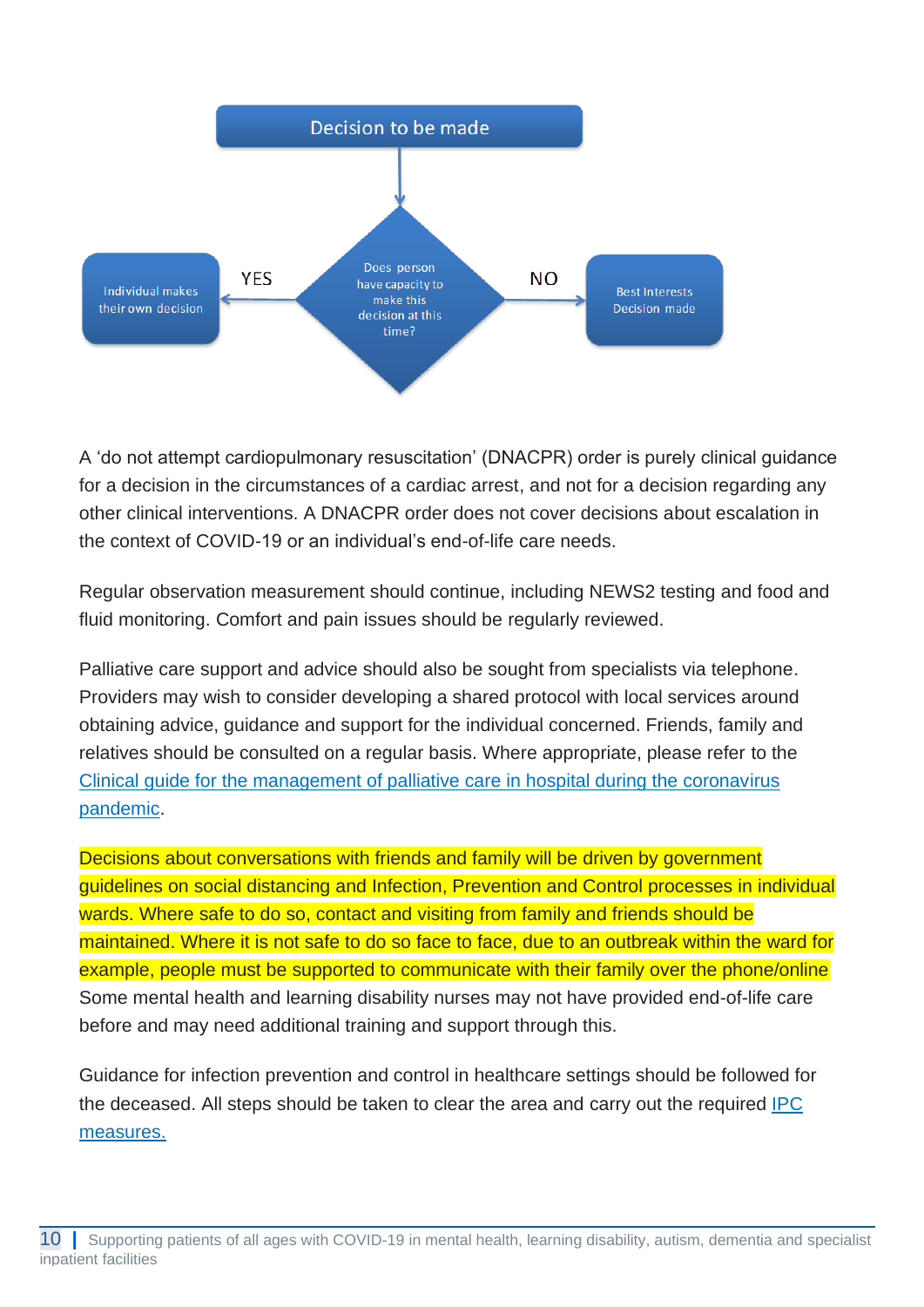# **Additional considerations**

## **Specialist eating disorder services**

Wards that are compliant with [NICE-guidance](https://www.nice.org.uk/guidance/ng69) can provide NG feeding. Individuals with confirmed or suspected COVID-19 who are receiving NG/PEG feeds need to be managed with the correct PPE equipment in line with **IPC** guidance and appropriate training.

Where possible and in line with government guidance, providers should consider providing wrap-around care and intensive support in the community for this vulnerable group of patients.

#### **Autistic people and those with a learning disability**

Individuals with a learning disability have higher rates of morbidity and mortality than the general population and die prematurely. The third annual LeDeR report in 2019 showed that 41% of people with a learning disability died due to respiratory conditions. There is also a higher prevalence of diabetes, obesity and being underweight in this group. All of these factors make them more vulnerable to COVID-19.

Clinicians should be mindful of diagnostic overshadowing, when the symptoms of physical illhealth are mistakenly attributed to either a mental health/behavioural problem or as being inherent in the person's learning disability. People with a learning disability have the same illnesses as everyone else but they may present, respond to or communicate symptoms, pain or distress in a very different way from other people. Specialist advice and support from clinical and liaison staff in learning disability and autism teams should be sought if they are not already involved.

Some people with a learning disability, autism or both may be inpatients in hospital settings that are not co-located with general hospitals. Local systems should proactively arrange clear arrangements for advice, support and facilitation of admission and subsequent discharge of patients with suspected or confirmed infection with COVID-19.

For further guidance on providing care for people with a learning disability who have tested positive for COVID-19 can be found on the [NHS England and NHS Improvement website.](https://www.england.nhs.uk/coronavirus/wp-content/uploads/sites/52/2020/03/C0031_Specialty-guide_LD-and-coronavirus-v1_-24-March.pdf)

## **Mother and baby units**

All women in the MBU should be supported to develop a COVID-19 management plan, outlining their personal care and support needs should they develop symptoms, in respect of their baby. To help them develop this plan, mothers should be able to access the latest advice and guidance from the [Royal College of Obstetricians and](https://www.rcog.org.uk/coronavirus-pregnancy) Gynaecologists. Partners, co-parents and significant others should be involved in the development of this plan. The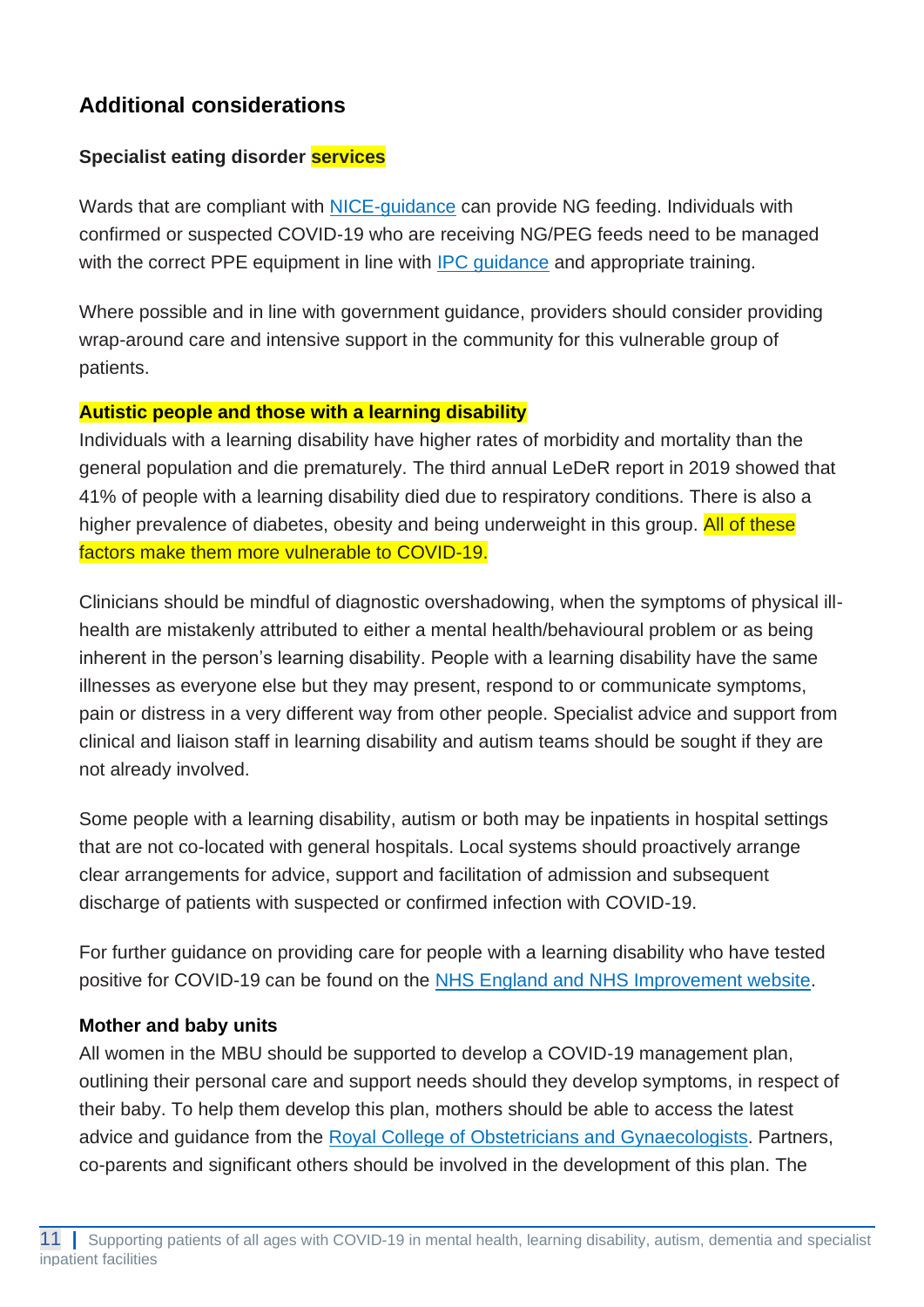important role of the co-parent should be facilitated within service protocols, making full use of technology.

Services should continue to maintain links as needed with social services, health visiting and community services.

#### **Adult and Children and young people secure services**

Where secure services need to cohort patients due to COVID –19, this will need to be in line with the level of security required for individual patients based on clinical need and risk assessment and with agreement of Mental health Casework Section (MHCS) for restricted patients. This maybe more difficult in smaller providers where it may not always be possible to create capacity for COVID-19 positive patients.

Specifically, for adult medium and low secure services are encouraged to have a business continuity plan with their host NHS-Led Provider Collaborative to ensure that local systems can offer support. For CYP secure services, providers should consult with the relevant national network.

### **People with dementia**

Most people with dementia are over 70, have other long-term conditions and are frail, meaning they are particularly vulnerable to develop complications if infected with COVID-19. People with dementia have a higher risk of getting COVID-19, are more likely to require hospitalization, and are more likely to have severe or fatal cases of this disease compared with people without dementia. It is important to recognise that the presentation of Covid-19 may be atypical in older adults.

Clinicians involved in screening and treatment should be aware of the additional anxieties people with dementia may experience on admission. It is advisable to allocate additional time for a holistic assessment, Particularly getting information from any carers that know them about what they find reassuring and how they normally function. Advance care planning (ACP) can be used to identify the wishes and preferences of people with dementia; see [My Future Wishes](https://www.england.nhs.uk/publication/my-future-wishes-advance-care-planning-acp-for-people-with-dementia-in-all-care-settings/) for further detail. Clinicians should identify if an individual has an ACP or a 'health and welfare power of attorney'. Further detail on ACP can be found on the NHS [England and Improvement website.](https://www.england.nhs.uk/coronavirus/publication/advance-care-planning-guidance-and-template/)

It may also be necessary to complete a swallowing assessment, to identify any potential swallowing difficulties that may put someone with dementia at increased risk of chest infections or dehydration.

It is important to ensure that all information regarding personal care and support for preventing COVID-19, such as self-isolation and handwashing, are available in accessible formats to ensure that all people with dementia can access it.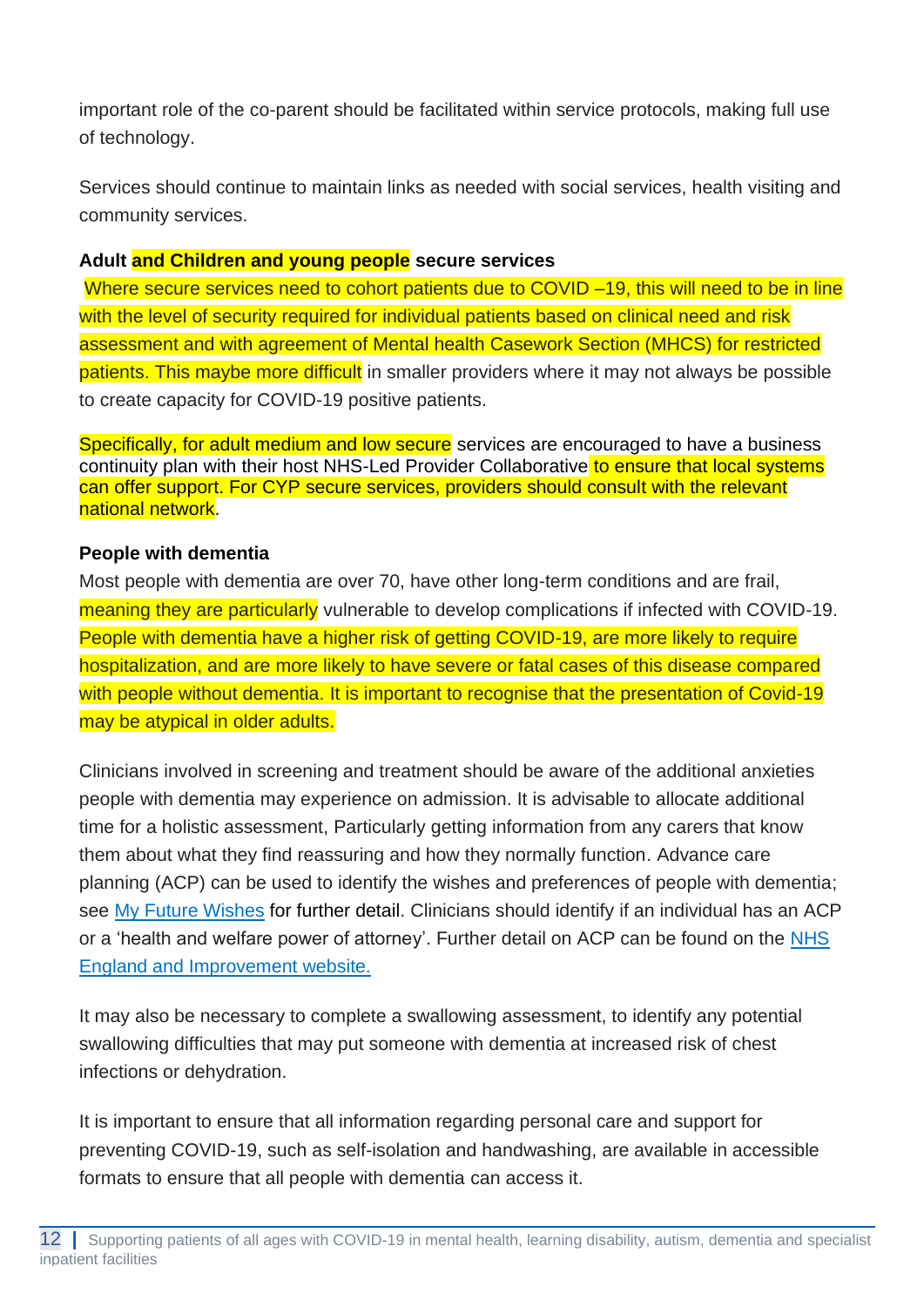Individuals with dementia are much more prone to develop delirium (a confused state) if they become infected. Delirium can also be one of the first signs of a COVID infection in an older adult with dementia. They may also be less able to report symptoms because of communication difficulties. Clinicians should be alert to the presence of signs as well as symptoms of the virus (eg 'look beyond words').

Where required, conversations about end-of-life care should be tailored to reflect expectations in these two situations and [palliative comfort measures offered.](https://www.england.nhs.uk/coronavirus/wp-content/uploads/sites/52/2020/03/C0081-Speciality-guide-Palliative-care-and-coronavirus-FINAL-02.04.20.pdf)

If a person with dementia and COVID-19 is imminently close to dying and has symptoms such as breathlessness or severe delirium that are difficult to manage, specialist palliative care support and advice should be sought. Support also she be offered to carers Support also she be offered to carers

In some cases, people with dementia may have impaired mental capacity. The Mental Capacity Act (2005) provides guidance on assessment of capacity and compliance with legal guidance to act in the individual's best interests.

#### **Antiviral Medications and Monoclonal Antibodies**

There is a growing range of medications that are effective in reducing the risk of serious disease in people with COVID. These include neutralising monoclonal antibodies (nMABs, such as Casirivimab and Imdevimab (ronapreve) and Sotrovimab and antiviral medications (such a remdesivir and Molnupiravir).

These medicines are available only through organisational registration with the specialised Blueteq<sup> $M$ </sup> platform. It is unlikely that specialist providers of mental health, learning disability, autism or dementia services will either routinely access this platform or consistently operate a pharmacy model that supports equitable access to these medications across all of the commissioned services.

For people with severe COVID disease, these medications will be available following clinical criteria, in acute hospital settings.

People who are in the highest risk group of severe disease from COVID will benefit from access to these medications at the earliest opportunity in the course of symptomatic COVID infection. This will be before they become so ill with COVID that acute hospitalisation is required. COVID Medicine Delivery Units (CMDUs) have been established so that people in this eligible category are able to access these medicines in their communities (including inpatient facilities where transfers to CMDUs for administration or supply is not possible). This

<sup>13 |</sup> Supporting patients of all ages with COVID-19 in mental health, learning disability, autism, dementia and specialist inpatient facilities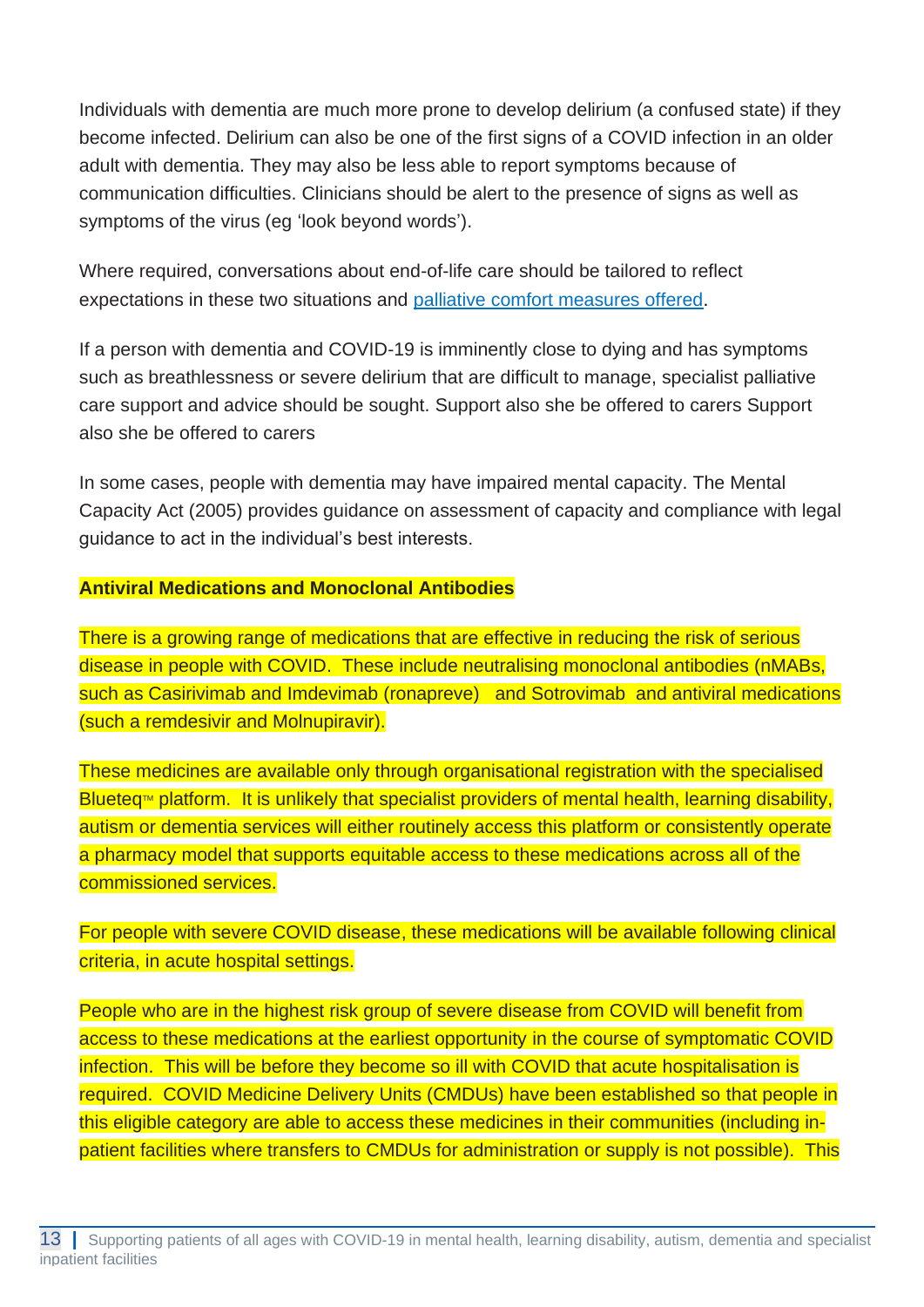should be in line with latest policy guidance (currently within 72 hours of positive diagnosis by PCR and within 5 days of onset of symptoms of COVID).

Specific guidance for children and young people with COVID is available here: [COVID-19](https://www.rcpch.ac.uk/resources/covid-19-management-children-hospital-and-non-hospitalised)  [guidance for management of children admitted to hospital and for treatment of non](https://www.rcpch.ac.uk/resources/covid-19-management-children-hospital-and-non-hospitalised)[hospitalised children at risk of severe disease | RCPCH.](https://www.rcpch.ac.uk/resources/covid-19-management-children-hospital-and-non-hospitalised) Children at increased risk are listed in Table 2.

CYP nMabs are licensed for use in children > 12 years of age and > 40Kg weight. There is a 5 day window for administration and there are regional MDTs who will advise on whether they are indicated. These MDTs are contactable by emailing: [england.spoc](mailto:england.spoc-c19therapeutics@nhs.net)[c19therapeutics@nhs.net](mailto:england.spoc-c19therapeutics@nhs.net) [\[undefined:england.spoc-c19therapeutics@nhs.net](mailto:undefined:england.spoc-c19therapeutics@nhs.net) with clinical details

The full statement of eligibility for community access to these treatments is defined in a Rapid Policy Statement published on 24<sup>th</sup> December 2021 and available at [https://www.cas.mhra.gov.uk/ViewandAcknowledgment/ViewAlert.aspx?AlertID=103186](https://lnks.gd/l/eyJhbGciOiJIUzI1NiJ9.eyJidWxsZXRpbl9saW5rX2lkIjoxMDAsInVyaSI6ImJwMjpjbGljayIsImJ1bGxldGluX2lkIjoiMjAyMTEyMjQuNTA4MDExNzEiLCJ1cmwiOiJodHRwczovL3d3dy5jYXMubWhyYS5nb3YudWsvVmlld2FuZEFja25vd2xlZGdtZW50L1ZpZXdBbGVydC5hc3B4P0FsZXJ0SUQ9MTAzMTg2In0.4bvikkpdehM4ylLNz2eupqx4Rjxmu2fykIqOAKqAQxM/s/1163648339/br/123698680609-l)

Note- guidance is updated regularly – check MHRA CAS alert for latest guidance <https://www.cas.mhra.gov.uk/Home.aspx>

Patients with Down Syndrome and rare neurological conditions are amongst the prioritised patient groups and may be amongst people who are inpatients in mental health, learning disability, autism, dementia and other specialist inpatient facilities. There are other people who may be inpatients who may have co-incidental physical health conditions which place them into one of the highest risk group categories.

Where a person who is in the highest risk group is diagnosed with symptomatic COVID disease, whilst an inpatient in a mental health, learning disability, autism or dementia service, and does not require acute hospitalisation, they must be able to access an antiviral medication or nMAB without delay.

If the person is able to access community leave, they should be supported to attend a CMDU to receive treatment. If the person cannot access community leave, then treatment should be provided in the place where the person is receiving treatment. Subcutaneous and oral forms of some treatments may be are available and will support administration in a mental health, learning disability, autism or dementia setting if eligible and indicated .

Providers of mental health, learning disability, autism and dementia services must identify any people who are in the highest risk groups and who are in their services as inpatients.